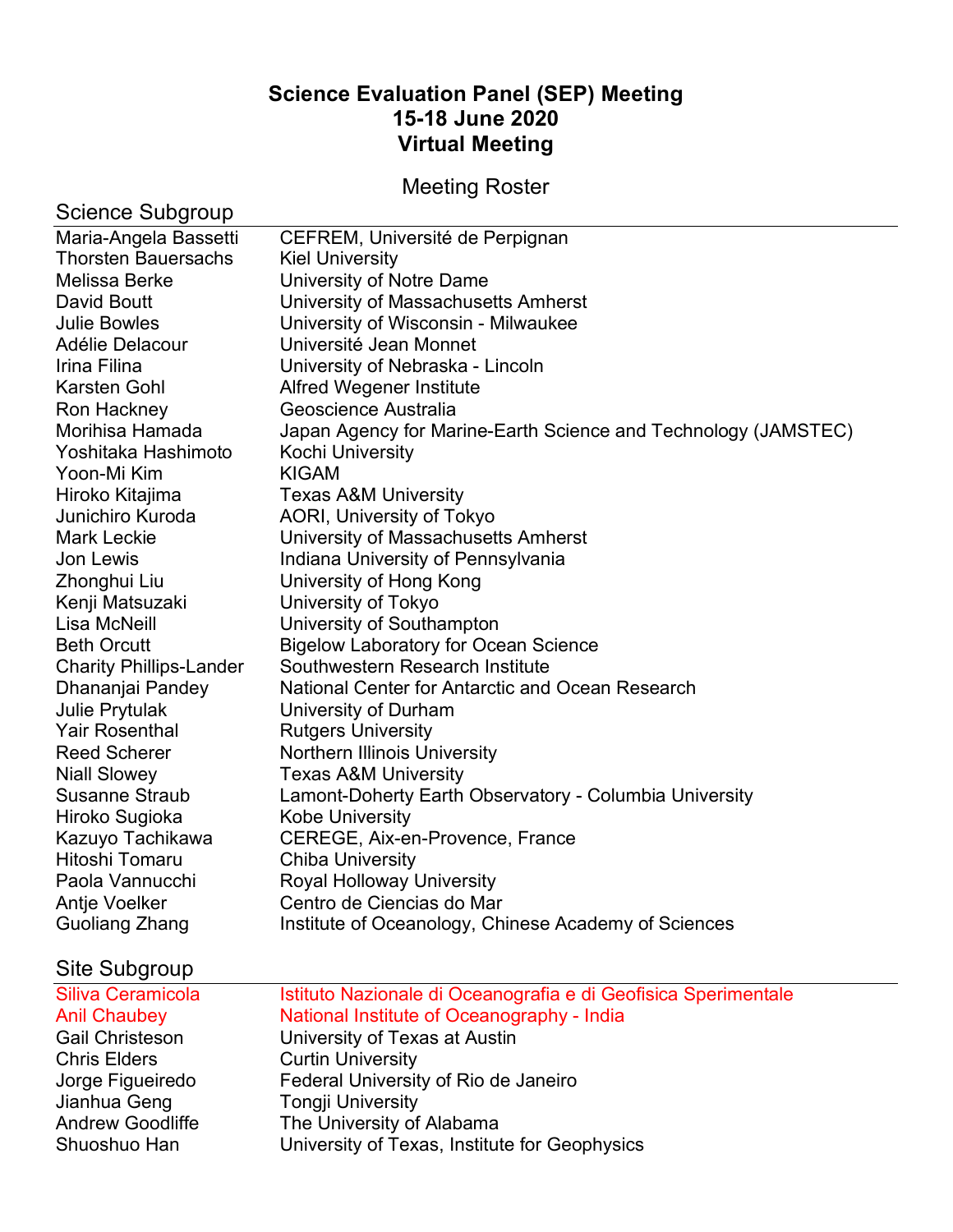| Christian Hübscher         | University of Hamburg                                          |
|----------------------------|----------------------------------------------------------------|
| Kiichiro Kawamura          | Yamaguchi University                                           |
| Gwang-Soo Lee              | <b>KIGAM</b>                                                   |
| Beatrice Magnani           | Southern Methodist University                                  |
| Uisdean Nicholson          | <b>Heriot-Watt University</b>                                  |
| <b>Ross Parnell-Turner</b> | Scripps Institution of Oceanography, UCSD                      |
| Patricia Persaud           | Louisiana State University                                     |
| Michele Rebesco            | Istituto Nazionale di Oceanografia e di Geofisica Sperimentale |
| Tim Reston                 | University of Birmingham                                       |
| Michael Riedel             | <b>GEOMAR</b>                                                  |
| Tillmann Schwenk           | University of Bremen                                           |
| Eli Silver                 | University of California Santa Cruz                            |
| Zhen Sun                   | South China Sea Institute of Oceanology                        |
| Harold Tobin               | University of Washington                                       |
|                            |                                                                |

# Liaisons and Observers

| <b>NSF</b>                         |
|------------------------------------|
| <b>JRSO</b>                        |
| USSSP-LDEO                         |
| <b>JRSO</b>                        |
| <b>IODP Science Support Office</b> |
| ECORD - ESO                        |
| <b>JRSO</b>                        |
| <b>IODP Science Support Office</b> |
| <b>IODP Science Support Office</b> |
| <b>JRSO</b>                        |
| <b>NSF</b>                         |
| <b>NSF</b>                         |
| <b>EPSP Chair</b>                  |
| <b>IODP Forum Chair</b>            |
| <b>JRSO</b>                        |
| ECORD - ESO                        |
| <b>JRSO</b>                        |
| <b>ESSAC</b>                       |
| <b>JRFB Chair</b>                  |
| <b>IODP Science Support Office</b> |
| <b>JRSO</b>                        |
| MarE3, JAMSTEC                     |
| USSSP-LDEO                         |
| <b>IODP Science Support Office</b> |
| <b>ECORD</b>                       |
| <b>JRSO</b>                        |
| <b>IODP Science Support Office</b> |
| <b>IODP Science Support Office</b> |
| <b>JRSO</b>                        |
|                                    |

## Unable to attend

*Attending as alternate*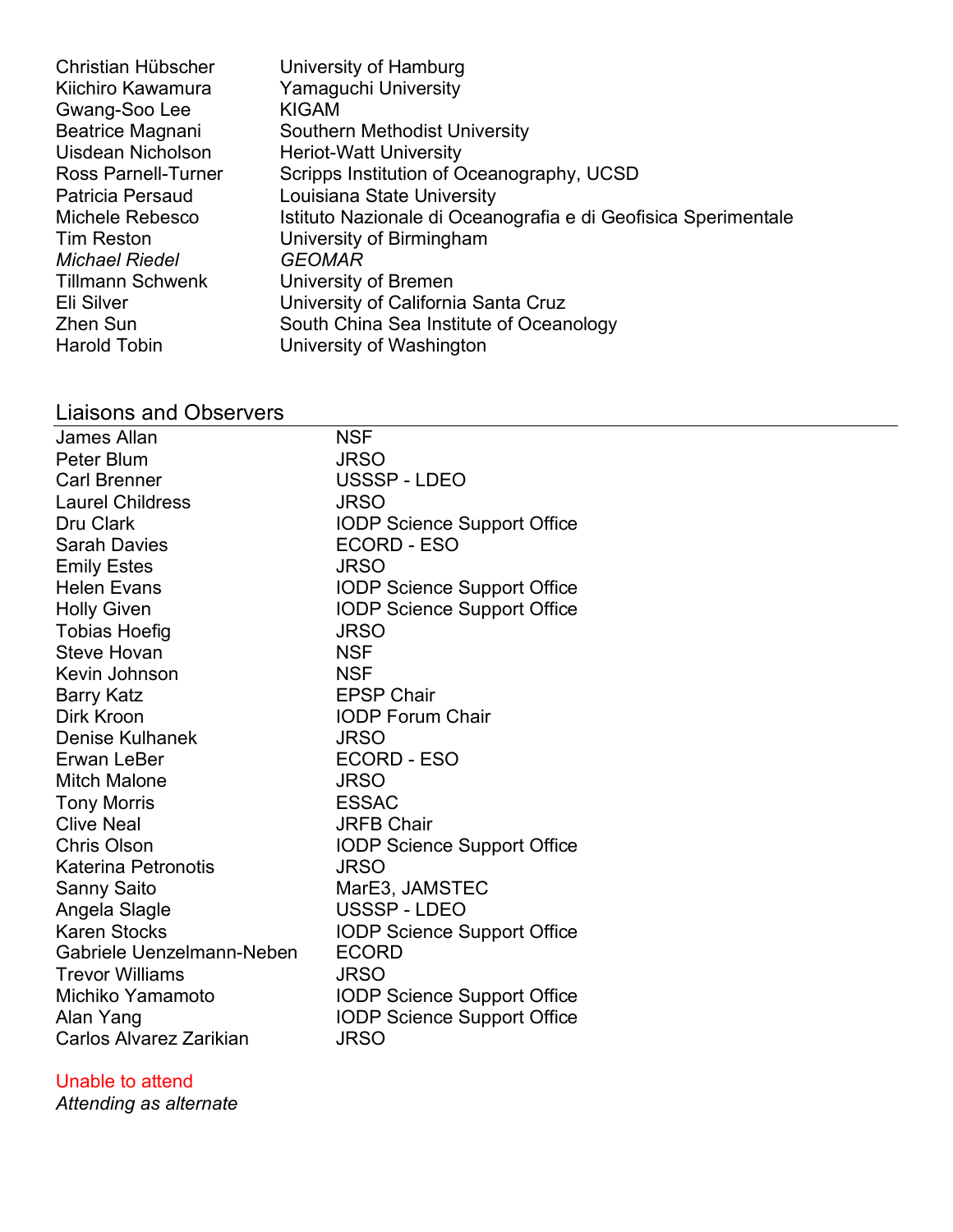# **Science Evaluation Panel (SEP) Meeting 15-18 June 2020 Virtual Meeting**

The June 2020 SEP Meeting was held using a combination of Zoom and Slack

**Monday June 15, 2020 10.00-16:20 EDT**

#### **1. Welcome and Introductions**

## *1.1 Call to order and self-introductions*

The co-Chairs Dr. McNeill and Dr. Christeson called the meeting to order with a welcome and asked attendees to perform self-introductions.

## *1.2 Logistical Announcements*

Dr. McNeill and Dr. Christeson reviewed the meeting format in Zoom and Slack

## **2. Proposal Review and Advisory Process**

#### *2.1 Review Procedures*

Drs. McNeill and Christeson gave a presentation about the Science Evaluation Panel's proposal review procedures and reminded those in attendance of their requirement to keep proposal content and discussion of all proposals confidential.

#### **3. Review of Proposals**

#### *3.1 Proposal Reviews*

The SEP completed their reviews of proposals 886, 955, 967, 976, 941, and 973.

## **16:20 EDT Meeting Adjourned for the Day**

| <b>Tuesday</b> | <b>June 16, 2020</b> | 10.00-16:00 EDT |
|----------------|----------------------|-----------------|
|                |                      |                 |

## *3.1 Proposal Reviews (continued)*

The SEP reviewed proposals 979, 985, 994, pre-proposal 981, and APL's 972, 978, 980 and 989.

## **16:00 EDT Meeting Adjourned for the Day**

*3.1 Proposal Reviews (continued)*

The SEP reviewed Pre-proposals 988, 993, 982, 983, 984, 986, 987, 990, 991, and 992

## **15:40 EDT Meeting Adjourned for the Day**

**Wednesday June 17, 2020 10.00-15.40 EDT**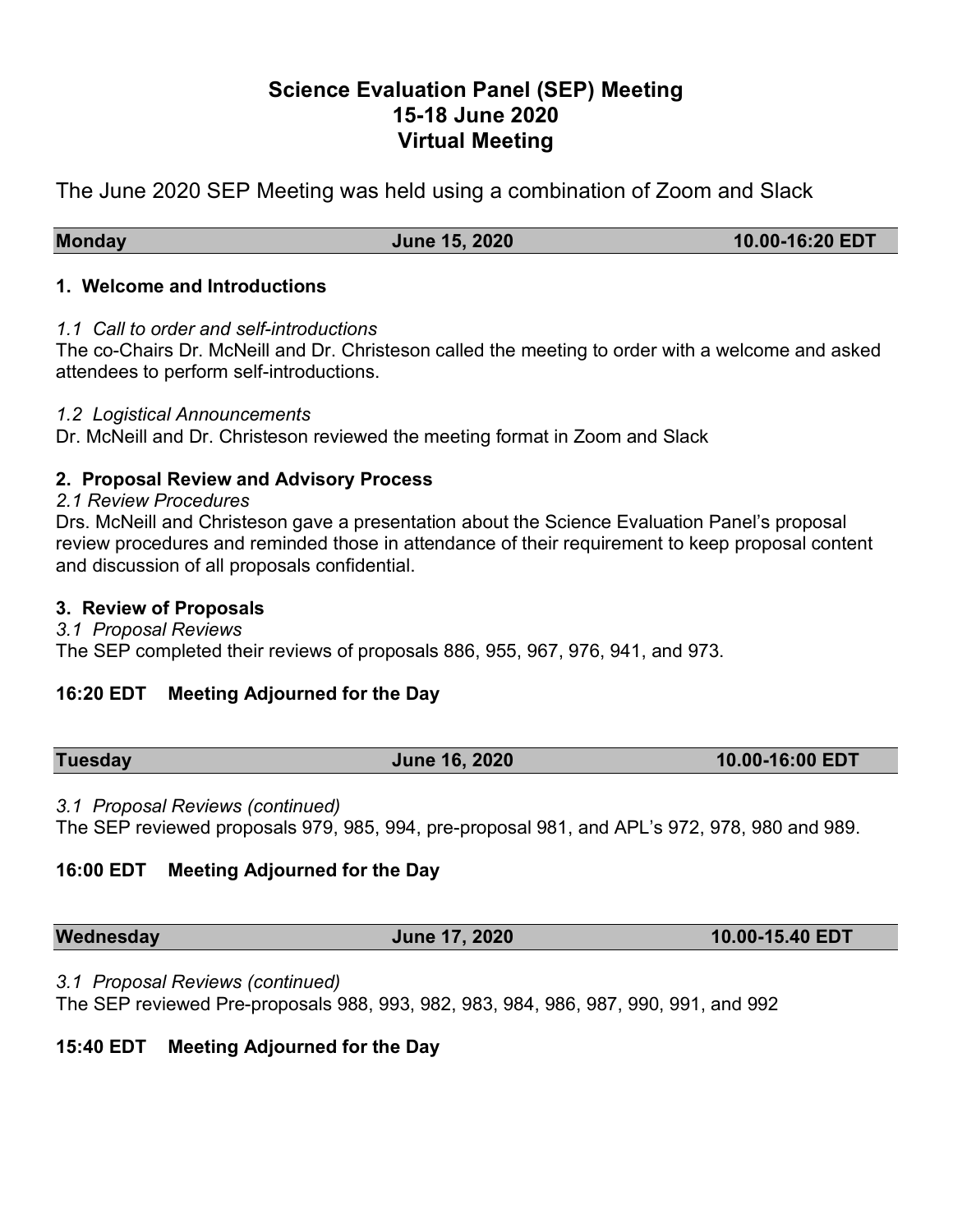#### **4. Reports from IODP Entities**

*4. JRFB/JRSO Report 4.2 NSF Report 4.3 MSP/EFB, IO Report 4.4 Chikyu/ CIB, IO Report 4.5 Science Support Office Report 4.6 IODP Forum Report*

#### **5. Summary of SEP Reviews**

As summarized below, Dr. McNeill and Dr. Christeson reviewed the results and ratings (as necessary) for each of the proposals discussed at this meeting.

| <b>ID</b> | <b>Type</b>       | <b>Review Result</b>   | PI                       | <b>Short Title</b>                               | Ship        |
|-----------|-------------------|------------------------|--------------------------|--------------------------------------------------|-------------|
| 886       | Full              | <b>Deactivate</b>      | Tomoaki Morishita        | NW Pacific Bend-Fault Hydrology                  | NR-Chikyu   |
| 941       | Full <sub>2</sub> | <b>External review</b> | Yasuhiko Ohara           | Godzilla Megamullion Lithosphere Architecture JR |             |
| 955       | <b>Full</b>       | Revise                 | <b>Julie Huber</b>       | <b>Axial Seamount Observatory</b>                | <b>JR</b>   |
| 967       | Full              | <b>Revise</b>          | Takashi Sano             | Ontong Java Nui LIP                              | <b>JR</b>   |
| 972       | APL <sub>2</sub>  | <b>Revise</b>          | <b>Brandon Dugan</b>     | New England Slope Hydrogeology (APL)             | <b>JR</b>   |
| 973       | Full <sub>2</sub> | <b>External review</b> | <b>Torsten Bickert</b>   | <b>NW Africa Neogene Climate</b>                 | <b>JR</b>   |
| 976       | Full              | <b>Revise</b>          | HansChristianLarsen      | N Iceland Rift Propagation                       | <b>JR</b>   |
| 978       | <b>APL</b>        | Deactivate             | Joerg Geldmacher         | Eirik Drift Basement Magmatism                   | <b>JR</b>   |
| 979       | Full              | Revise                 | <b>Wolfram Geissler</b>  | Arctic Atlantic Gateway Paleoclimate             | <b>JR</b>   |
| 980       | APL               | Revise                 | <b>Keir Becker</b>       | Guatemala Basin Hydrothermal Pits                | <b>JR</b>   |
| 981       | Pre               | Deactivate             | David De Vleeschouwer    | Tasman Leakage History                           | <b>JR</b>   |
| 982       | Pre               | Deactivate             | <b>Bradley Opdyke</b>    | <b>Totten Glacier Climate Vulnerability</b>      | <b>JR</b>   |
| 983       | Pre               | Full                   | <b>Thomas Westerhold</b> | Kerguelen Plateau Climate Chronicles             | <b>JR</b>   |
| 984       | Pre               | Full                   | Nathan Bangs             | Chile Megathrust                                 | <b>JR</b>   |
| 985       | Full              | Revise                 | Renata Lucchi            | Eastern Fram Strait Paleo Archive                | <b>JR</b>   |
| 986       | Pre               | Deactivate             | Makoto Otsubo            | Okinawa Trough Backarc Opening                   | <b>JR</b>   |
| 987       | Pre               | Deactivate             | <b>Bernard Coakley</b>   | <b>Western Arctic Climate and Tectonics</b>      | <b>JR</b>   |
| 988       | Pre               | Deactivate             | Pedro Terrinha           | Atlantic-Margin Subduction Initiation            | <b>JR</b>   |
| 989       | APL               | Revise                 | Susana Lebreiro          | <b>Tore Seamount Paleoenvironment</b>            | <b>JR</b>   |
| 990       | Pre               | Full                   | Rie Nakata               | Hyuga-Nada Observatory                           | JR or Chiky |
| 991       | Pre               | Deactivate             | Lindsay Worthington      | Queen Charlotte Faults and Fans                  | <b>JR</b>   |
| 992       | Pre               | Full                   | Peter Haeussler          | Prince William Sound Subduction and Climate      | <b>JR</b>   |
| 993       | Pre               | Full                   | Fabio Caratori Tontini   | Havre Trough Backarc Formation                   | <b>JR</b>   |
| 994       | Full              | Deactivate             | Steffen Leth Jørgensen   | Arctic Mid-Ocean Ridge Carbon Cycling            | <b>JR</b>   |

#### **6. Co-chief nomination**

The Co-Chairs asked the panel for nominations for Co-Chief Scientists for upcoming Expeditions and for external reviewers for several proposals.

## **7. Schedule of next SEP meeting**

The Co-Chairs noted that the next SEP meeting is January 2021 in La Jolla, CA, hosted by the IODP Science Support Office.